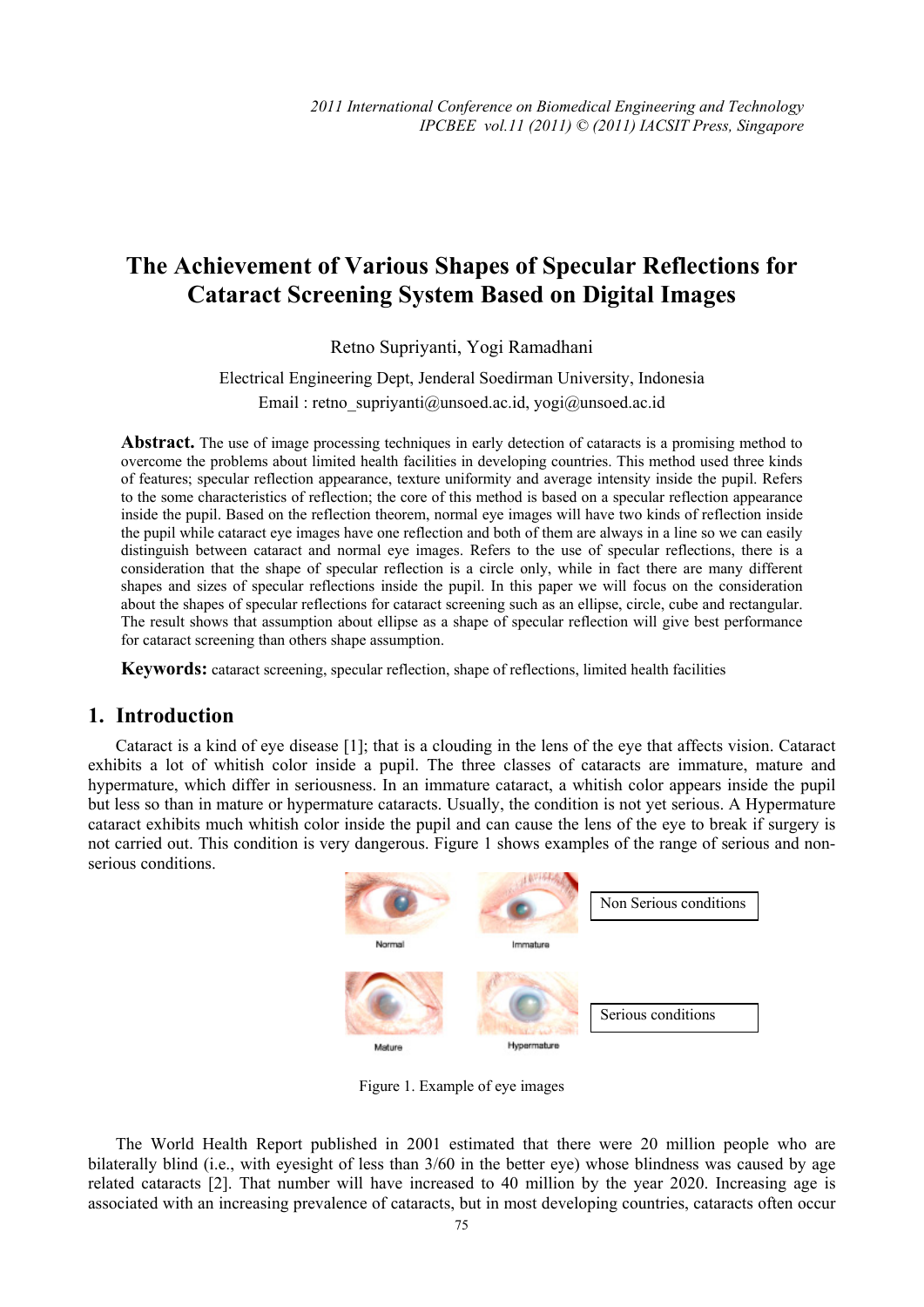earlier in life. One of the developing countries that has the highest number of people with cataracts is Indonesia. There are about 6 million people in Indonesia who suffer from cataracts, but Indonesia only has about 750 ophthalmologists for a population of more than 200 millions people (one for every 350.000 people). In addition, ophthalmologists are not evenly distributed. Many ophthalmologists are located in the capital city, yet many people have no access to ophthalmologists because of geographic conditions. In order to solve the problems about cataract diagnosing in developing countries, there are few studies on the diagnosis of cataract using simple equipment conducted by Supriyanti [3], [4], [5], [6], [7]. Supriyanti in her research [3], [4] using information about specular reflection inside a pupil for getting a characteristic between serious and non-serious condition of cataracts. She got a clear characteristic about serious and nonserious conditions of cataracts using specular reflection appearance inside the pupil. However, in this research she used limited data, therefore it need to be applied in more and varied types of data. In order to improve the performance of cataract screening system, in her research [5], [6], she added texture analysis for getting more characteristics of serious and non-serious conditions. Also, this research applied in more and various types of data. The performance of using specular reflections and texture analysis for cataract screening is promising. There are TPR (True Positive Rate) about 92% and FPR (False Positive Rate) about 18%. Although all research conducted by supriyanti [3], [4], [5],[6], [7] using specular reflections and texture analysis, actually the core method of this system is specular reflections appearance inside the pupil. Specular reflecftion is the mirror-like re°ection of light from a surface, in which light from a single incoming direction is reflected into a single outgoing direction. The use specular reflection analysis as the core of this method, because the characteristics of specular reflection is not depend on illumination conditions. The main characteristic is the intensity of specular reflection always higher than the intensity in the surrounding area. However; in her research above, she considered that the shape of specular reflections is a circle only, while in fact, specular reflections have many different shapes. Therefore, in this paper we emphasize on the consideration about various shapes of specular reflections to be used in cataract diagnosing.

## **2. Proposed Method**

#### **2.1. Specular Reflection Analysis**

As discussed by Supriyanti [3], [4], algorithm for analyzing specular reflection refers to the working principles of ophthalmoscope and slit lamp. Light hits the frontal surface of the lens and makes a reflection called frontside reflection. But actually light also hits the rear side of the lens. For a non serious condition, there is not a whitish color inside the lens so it will be reflected again, which is called backside reflection. For a serious condition especially, because there is a lot of clouding in the lens, light will not be reflected again; therefore we got characteristics of both conditions. For non-serious conditions there are two reflections appear inside the pupil, while for serious conditions there are only one reflection appear inside the pupil.



Figure 2. Searching backside reflection area data

We conducted a search to find the backside reflection, as depicted in Figure 2. Using the coordinate of the center and the radius of the frontside reflection, we then searched for the backside reflection by searching for areas of higher intensity beside the frontside reflection compared with their immediately surrounding areas in a line that expressed by Equation 1.

A = (d+r)- δ …………………………………………….(1)

where *A* is the length of backside reflection searching, *d* is the distance between the center of pupil and the center of the frontside reflection, *r* is the radius of the pupil and  $\delta$  is the radius of the backside reflection. As described in Figure 2, while searching intensity along line, we assume that specular reflection always has a circle shape. In fact, the shapes of specular reflections are varied as described in Figure 3. As shown in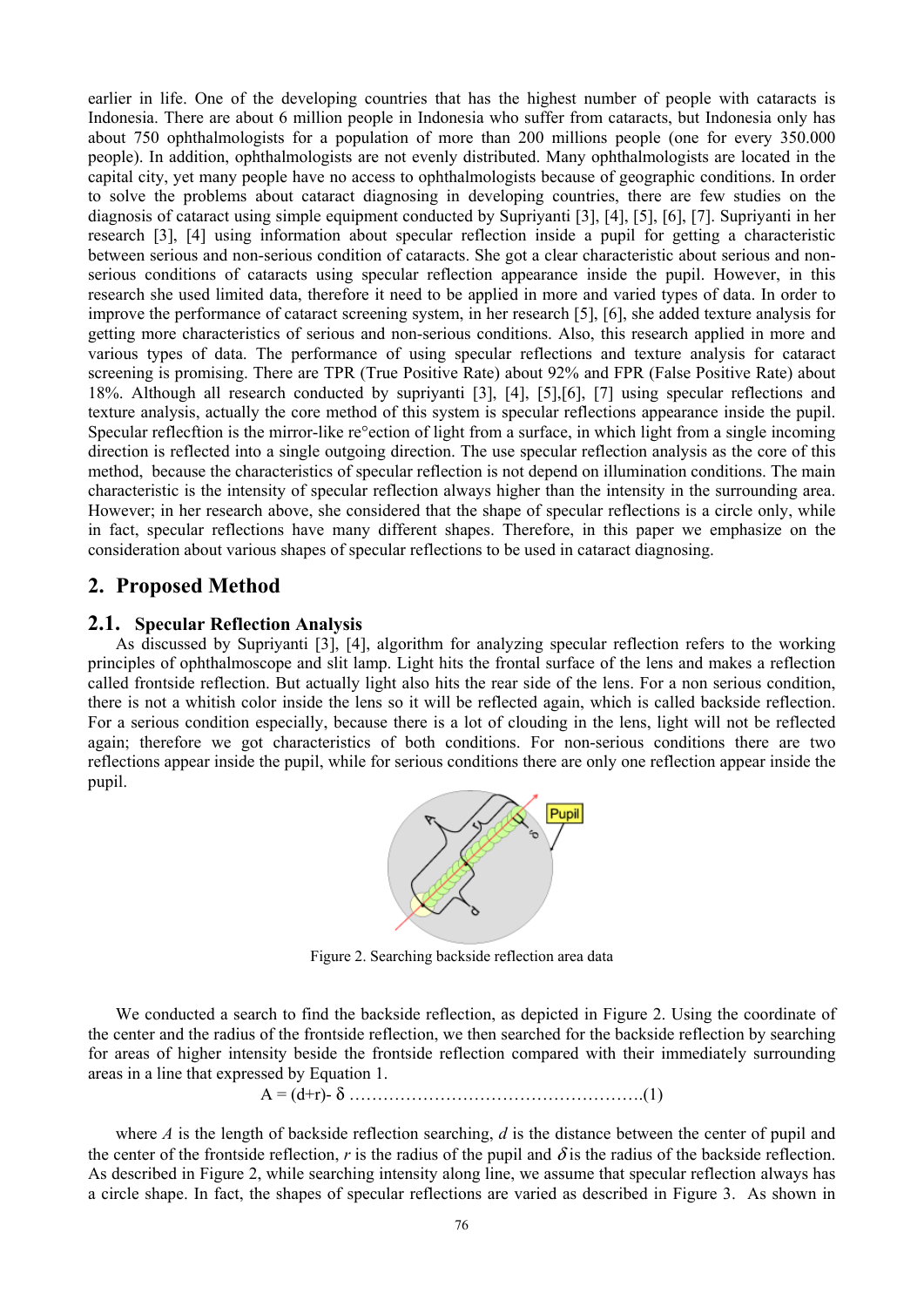Figure 3, some variations of the specular reflections shape are circle, cube, rectangular and ellipse, although we used the same flash light during taking photographs. Therefore, during searched for backside reflections area as described in Figure 2, we considered to assume various shapes of specular reflections and did intensity searching based on the shape that we assumed before as shown in Figure 4.

We apply Equation 1 which the value of  $\delta$  is determined by following the assumption of specular reflection as shown in Figure 5.





Figure 3. Various shapes of specular reflections inside the pupil

Figure 4. Intensity tracking using various shapes of specular reflections

Then, we compare the performance of each shapes of specular reflections in order to provide a recommendation on the tendency of specular reflection's shape that can give the best results for cataract screening sis we apply an equation as discussed by Supriyanti [3] and described in Equation 2.



Figure 5. The size using for intensity tracking



where  $P$  is the numbers of points that have increasing intensity value and n is the numbers of points along an intensity tracking line. The main characteristic of serious and non-serious conditions depends on the presence of backside reflection in an image that is shown by increasing intensity in an area during intensity searching as described in Figure 2.

### **2.2. Statistical Texture Uniformity**

#### **2.2.1. Uniformity**

As discussed by Supriyanti [5] [6], although specular reflections analysis had a good performance as a cataract screening method based on digital images, but she also exploit texture analysis method in order to improve the performance. In this part, Supriyanti [5] [6] exploit uniformity and average intensity. Uniformity will be maximizing when all gray levels are equal. Whitish colors inside the lens have two kinds' distributions. First, whitish color spread smoothly inside the pupil. In the early stage, this kind of cataract has a thin layer of whitish color and covers the whole lens surface gradually until the whitish color layer becomes thick. Second, whitish color spread uneven inside the lens. It will appear a coarse texture inside the pupil. Almost all non serious conditions have a smooth texture with a high value of uniformity.

#### **2.2.2. Average Intensity**

As discussed by Supriyanti [6] average intensity computed by measuring average intensity inside the pupil. Averaging would be accomplished by summing the gray levels inside the pupil region and dividing by the total number of pixel inside the pupil. It will be very simple intuition that cataract eyes have brighter intensities than normal eyes.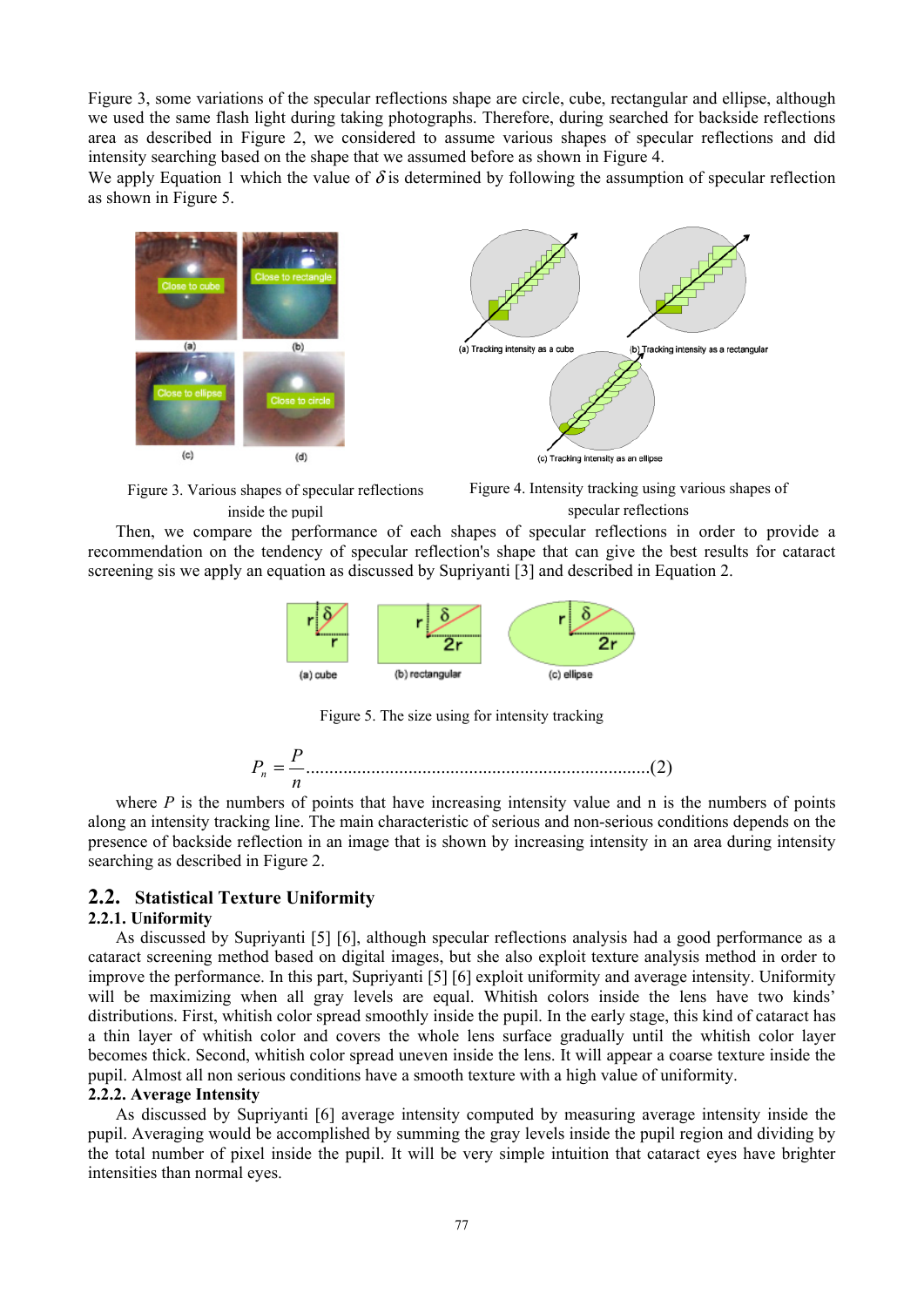#### **2.3. Diagnosing by Classification**

Extraction features inside the pupil including specular reflection appearance and statistical texture that consists of uniformity and average intensity as discussed in [3], [4], [5], [6], [7]. First we did specular reflection analysis by measuring the value of  $P_n$ . We did many assumptions about the shapes of frontside reflections. First we assume that the shape is a circle, second we assume that the shape is a cube, third is a rectangular and the last we assume that the shape is an ellipse. Also we measure the uniformity and average intensity in the pupil. For identifying between serious and non-serious conditions we use a Support Vector Machine (SVM) classifier because SVMs are powerful machine learning methods for both regression and classification techniques. We use Gaussian Kernel to transform the input data to high-dimensional space where the problem is solved. To build the system, we used Matlab R2007B with image processing toolbox. Also, for building a classifier to classify between serious and non-serious condition, we use SVM toolbox was developed by Canu [8]. To test the performance of our system, we use several parameters. The first is True Positive Rate (TPR). TPR determines a classifier or a diagnostic test performance on classifying positive instances correctly among all positive samples available during the test. The second is FPR (False Positive Rate). FPR, on the other hand, defines how many incorrect positive results occur among all negative samples available during the test [9]. We only use TPR and FPR parameters because these parameters are sufficient to represent the accuracy of a system.

#### **3. Experimental Results**

All data used in these experiments were acquired from Indonesia. Especially, for cataracts data were taken from Kamandaka Eye Clinic. First we use a variety of types and brands of digital cameras for acquiring data. Types and brands of digital cameras used are Nikon Coolpix L12, Nikon D40X and Canon IXY Digital 820IS. These kinds of digital cameras have different characteristics. The Nikon Coolpix L12 is a very simple digital camera. Even for a point and shoot type model it has a reduced set of features that make it easy to use. The Coolpix L12 has seven mega pixels and a three times zoom lens. The Nikon D40X is a digital SLR camera with facility more complete than Nikon Coolpix L12. It has 10.2 mega pixel and a new telephoto AF-S DX Zoom-Nikkor 55-200mm f/3.5-5.6G VR ED zoom lens. The Canon IXY Digital 820IS is also a very simple digital camera that has 10 mega pixels. Data was taken by an amateur photographer using all kinds of digital cameras; therefore each data was taken for three times using different cameras above. We conclude that the performance of each camera is almost the same and promising as main equipment for detecting cataract under limited health facilities. In another words we also can recommend that we can use any type and brand of digital cameras for using our system. Although we get the results that basically we can use different types of digital cameras in our system, but in fact digital cameras have different shape of flash light, while the flash light is an important part of digital camera to produce specular reflections which is the core of our method. The next step we tried to investigate whether the shape of the specular reflections always same with the shape flash light or not, so we did experiments by using one type of digital camera cover the flash light with aluminum foil that has been given the holes with various shapes such as cube, ellipse, circle and rectangle. The result shows that the shape of specular reflections not always same with the shape of the hole attached in flash light. According to the shapes of reflections, then we investigate the trend shapes of specular reflections and measure which the shape will give the best result for cataract screening. We did an intensity tracking refers to the Figure 2 and change the shape of frontside reflection as an circle, cube, rectangular and ellipse as described in Figure 4. Figure 6 shows the result of performance each shape of specular reflections. It seemed that all shapes have performance that almost evenly, although ellipse gives the best result than others.



Figure 6. The performance of various shapes of specular reflection